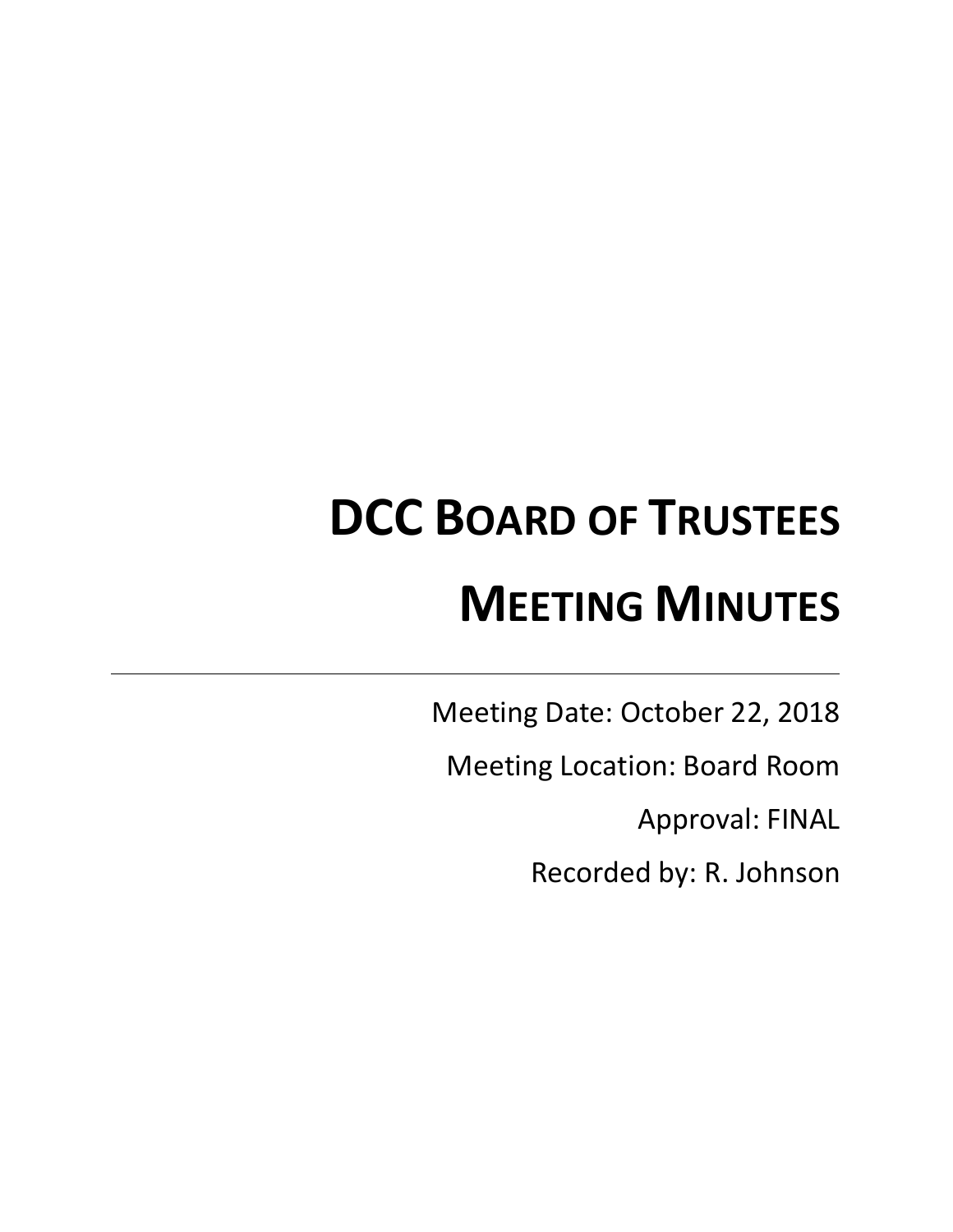Dawson Community College Board of Trustees Meeting October 22, 2018

Chad Knudson, Chairman **Darla Handran, Vice Chairman** 

\_\_\_\_\_\_\_\_\_\_\_\_\_\_\_\_\_\_\_\_\_\_\_\_\_\_\_\_\_\_\_\_\_\_ \_\_\_\_\_\_\_\_\_\_\_\_\_\_\_\_\_\_\_\_\_\_\_\_\_\_\_\_\_\_\_\_\_\_\_\_

# **Attendance**

| <b>Name</b>                      | <b>Title</b>                                                 | Organization                 | <b>Present</b> |
|----------------------------------|--------------------------------------------------------------|------------------------------|----------------|
| Chad Knudson                     | Chairman                                                     | <b>DCC Board of Trustees</b> | Yes            |
| Darla Handran                    | Vice Chairman                                                | <b>DCC Board of Trustees</b> | Yes            |
| Cindy Larsen                     | Trustee                                                      | <b>DCC Board of Trustees</b> | Yes            |
| <b>Rich Rowe</b>                 | Trustee                                                      | <b>DCC Board of Trustees</b> | Yes            |
| <b>Bob Stanhope</b>              | Trustee                                                      | <b>DCC Board of Trustees</b> | Yes            |
| MaryAnn Vester                   | Trustee                                                      | <b>DCC Board of Trustees</b> | <b>No</b>      |
| Mike Wilondek                    | Trustee                                                      | <b>DCC Board of Trustees</b> | Yes            |
| Scott Mickelsen                  | President                                                    | Dawson Community College     | Yes            |
| Traci Masau                      | Vice President - Academic<br>and Student Affairs             | Dawson Community College     | Yes            |
| Leslie Weldon                    | Vice President-<br><b>Advancement and Human</b><br>Resources | Dawson Community College     | Yes            |
| <b>Community Members Present</b> |                                                              |                              |                |
| <b>Justin Beach</b>              |                                                              | <b>DCC</b>                   |                |
| Sarah Brockel                    |                                                              | <b>DCC</b>                   |                |
| Katy Brooke                      |                                                              | <b>DCC</b>                   |                |
| <b>Kelly Buck</b>                |                                                              | <b>DCC</b>                   |                |
| Suela Cela                       |                                                              | <b>DCC</b>                   |                |
| Jamie Ausk Crisafulli            |                                                              | <b>Ranger Review</b>         |                |
| <b>Holly Dershem-Bruce</b>       |                                                              | <b>GFT</b>                   |                |
| Shelby Gilluly                   |                                                              | <b>DCC</b>                   |                |
| Dennis Harp                      |                                                              | <b>DC Foundation</b>         |                |
| Mike Hunter                      |                                                              | <b>DCC</b>                   |                |
| Jennifer King                    |                                                              | <b>DCC</b>                   |                |
| Janelle Olberding                |                                                              | <b>DCC</b>                   |                |
| Joe Peterson                     |                                                              | <b>DCC</b>                   |                |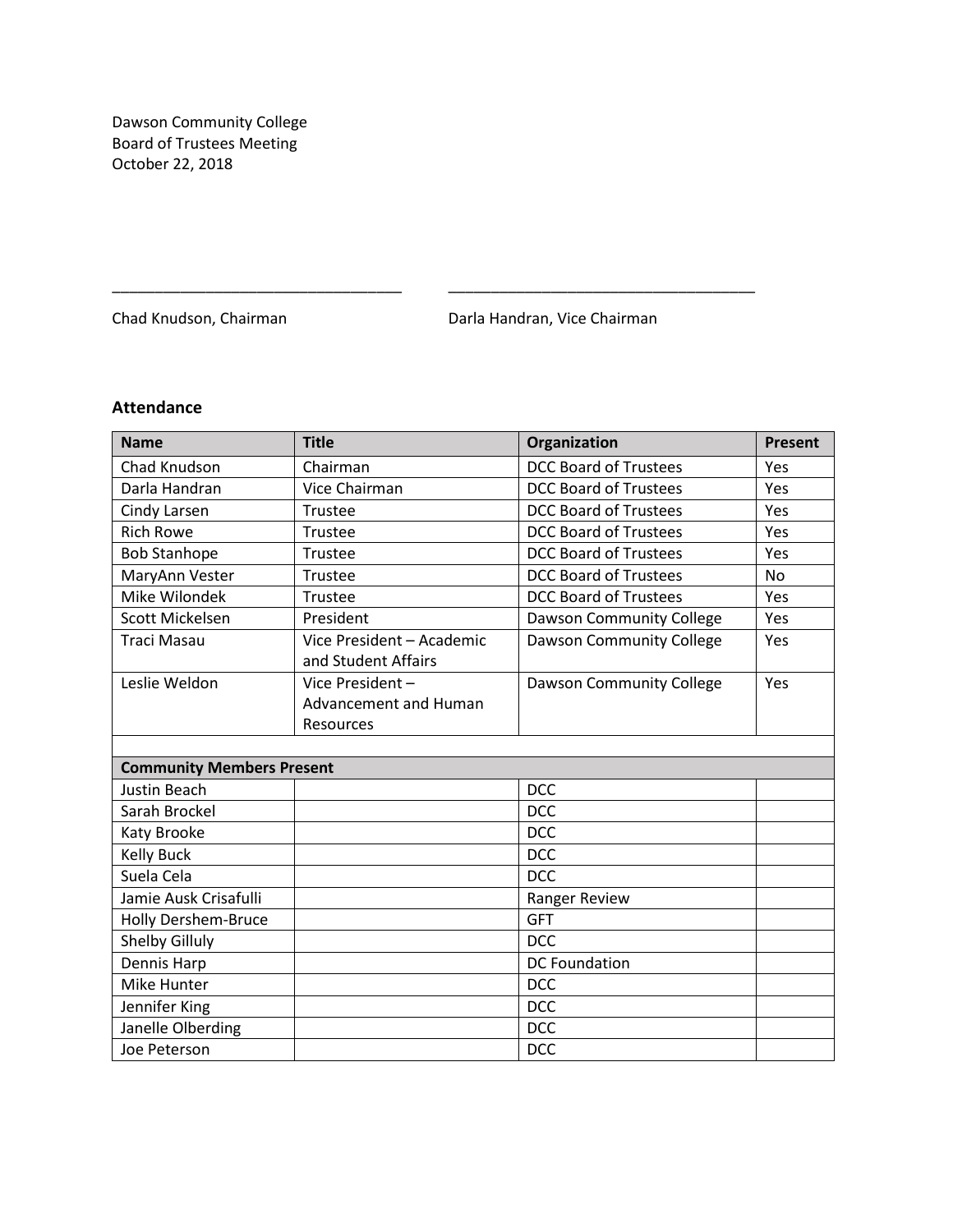**Dawson Community College Board of Trustees Minutes of the Regular Board Meeting DCC Board Room Monday, October 22, 2018 – 5:30 p.m. Recorded by Randi Johnson**

# **The meeting was called to order by Chairman Knudson at 5:35 p.m.**

# **Minutes**

- Trustees Stanhope/Larsen moved/seconded to approve the minutes of the meeting held September 24, 2018. There was no discussion.
	- o **Motion carried unanimously.**

### **Reports:**

### President

The President stated his report stands as submitted. FY2019 budget books were distributed to the Trustees. Discussion followed.

### Finance Committee

Minutes of the last meeting were reviewed. Discussion regarded proposed increases to tuition and fees as well as to housing and meal plan rates. Trustee Rowe asked about the impact a tuition increase might have on waivers. He also asked about the level of scholarship support provided by the DC Foundation. Discussion followed.

#### HR Committee

Minutes of the last meeting were reviewed. Discussion followed.

Chairman Knudson called for public comment. There was none.

# **Consent Items**

Trustees Handran/Rowe moved/seconded to approve the Vouchers and the HR Report.

# o **Motion carried unanimously.**

#### **New Business**

# Enrollment Management Report

Ms. Suela Cela, director of enrollment management, reported on the activities of the enrollment management department. Discussion included efforts to increase dual enrollment opportunities as well as the impact of the 1-2-Free tuition assistance program offered by the state. The Board thanked Ms. Cela for her presentation.